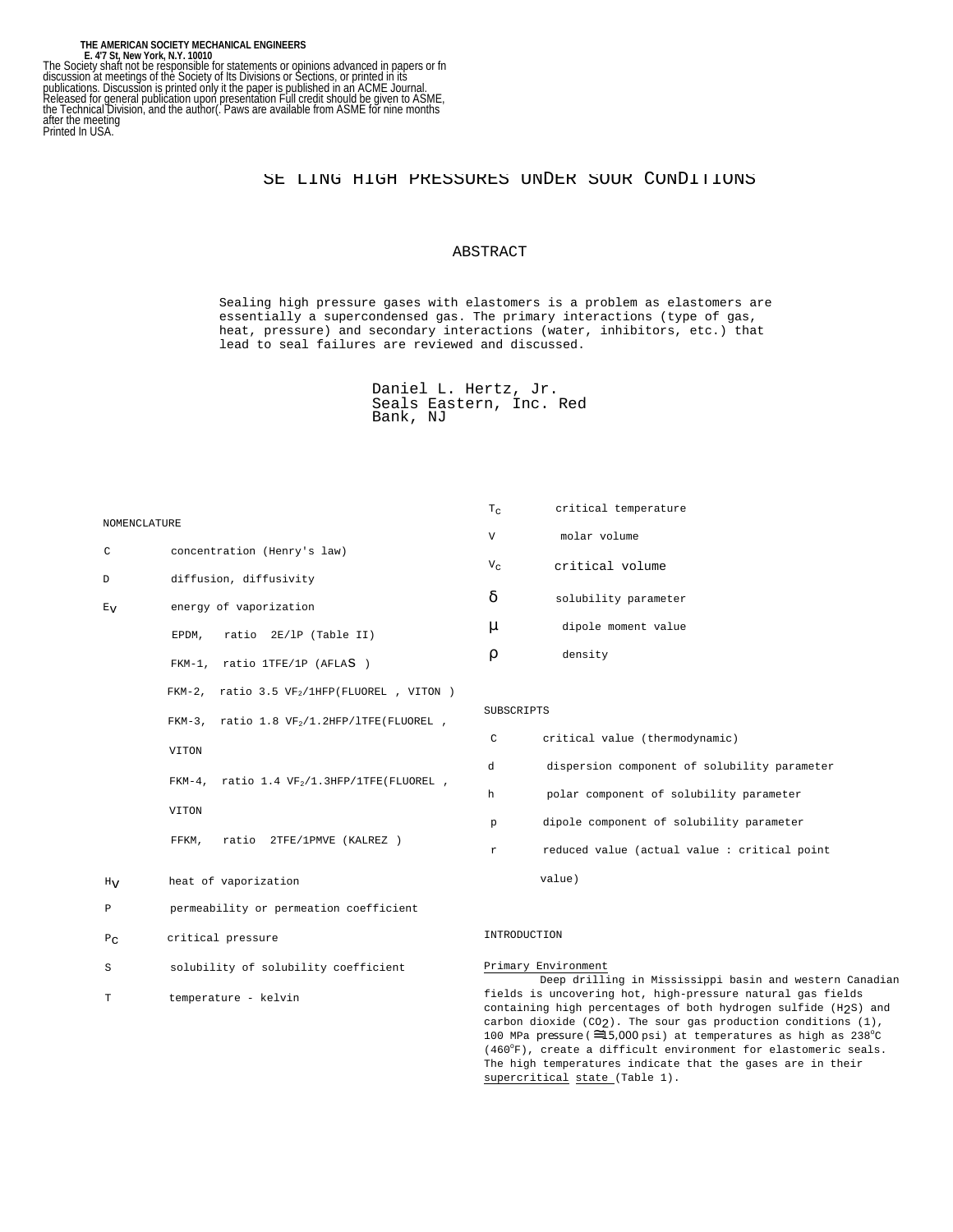# TABLE 1

## Physical Properties - Gases

and a

m a

|                                                           | տո <sub>ւ</sub> տ <sub>այ</sub> |       | جواتا |
|-----------------------------------------------------------|---------------------------------|-------|-------|
| Critical temperature-T <sub>c</sub> ( $^{\circ}$ K) 190.1 |                                 | 304.2 | 373.6 |
| Critical pressure-P <sub>c</sub> (MPa)                    | 4.64                            | 7.38  | 9.01  |
| Critical volume- $V_g$ (dm <sup>3</sup> /kg)              | 6.153                           | 2.137 | 2.867 |
| Critical density-P <sub>c</sub> (kg/dm <sup>3</sup> )     | 0.163                           | 0.468 | 0.349 |

The high pressure raises the gas density, and this causes the gases to have extraordinary solvent power  $(2,3,4,5)$ . The totally dissimilar chemical and molecular aspects of the three gases create a "mixed solvent system" which is very difficult to seal.

#### Secondary Environment

The inevitable presence of water makes the C02 and H2S very acidic and therefore necessitates large scale use of inhibitors to prevent corrosion. Oil soluble (film forming) amines create a persistent liquid hydrocarbon environment that can cause pronounced permanent swelling of various elastomers. Low molecular weight alcohols may also be injected to prevent freezing (clathrates). Equilibrium shifts of pressure or temperature can subject the seals to potential explosive decompression.

These primary or secondary environments or their combination can lead to seal failure through physical change or time-dependent chemical modification.

The various potential failure mechanisms are briefly reviewed below, on the basis of relatively limited knowledge.

## DISCUSSION

# Critical Phenomena

The critical temperature  $T_C$  of a gas is the temperature above which the gas cannot be liquefied no matter how high the pressure.

The  $critical$  pressure  $P_C$  is the lowest pressure at which a gas liquefies at its critical temperature.

The  $critical$  molar volume  $V_C$  is the volume of one mole at the critical pressure.

The critical pressure, critical molar volume, and critical temperature are the values of pressure, molar volume, and thermodynamic temperature at which the densities of coexisting liquid and gaseous phases just became identical. Figure 1 is a schematic pressure-temperature (P-T) diagram illustrating the location of the supercritical fluid region.



Fig.l Gas Pressure-Temperature Phase Diagram

### Gas Thermodynamic Properties

The key thermodynamic properties for methane, carbon dioxide, and hydrogen sulfide are detailed in Table 1. Methane, a simple hydrocarbon, has the least solubility in the elastomers under discussion. This is verified by its solubility parameter. The minimum interaction is due to both the molecular

symmetry, which offers no opportunity for either a permanent dipole moment or hydrogen bonding attractions, and the minimum density it reaches under high pressure**.** Carbon dioxide has both a small permanent dipole and an uneven electric charge distribution, creating the potential for multiple types of associations, including strong hydrogen bonding. Hydrogen sulfide is an unsymmetrical molecule and therefore has a permanent dipole as well as active hydrogens available for hydrogen bonding. For more detailed molecular descriptions of the gases, see references (6,7).

## Elastomer Considerations

Three elastomers are under current consideration for use as sealing components. The rationale for their usage is briefly outlined:

Ethylene-propylene terpolymer (EPDM). DOE sponsored investigations (8) with associated publicity have created considerable interest. Although these polymers are not oil resistant, they undergo little interaction with methane, even at high pressures, because methane's maximum gas density values are relatively low.

## Tetrafluoroethylene-propylene copolymers (FKM).

 $AFLAS$  , a half fluorinated elastomer, has greater heat resistance than EPDM. Oil resistance is imparted by the polar tetrafluoroethylene component. Although the hydrogen-fluorine ratio is about 1/1, these polymers have a minimal tendency for dehydrofluorination due to heat or a basic (high pH) environment.

## Tetrafluorethylene-perfluoroviny1 methyl ether  $(FFKM)$ . KALREZ $\overline{R}$  , a totally fluorinated elastomer, has

had good acceptance in sour crude service. It has the best overall heat and fluid resistance of any elastomer currently available. The difficulty in molding large sections coupled with high cost has limited sealing designs to those utilizing 0-rings and V-rings.

## Other Elastomers

Hydrofluorocarbon elastomers containing vinylidene fluoride (VF2) monomers (FLUOREL RD, VITON RD) have an inherent tendency to dehydrofluorinate, yielding hydrogen fluoride. The reaction is initiated by heat and basic environments. VF2 or 1,1-difluoroethylene is technically a geminal difluoride, and the fluorine is readily eliminated by a base. This is essentially the mechanism utilized to create the original cure site to crosslink such fluoroelastomers.

Hydrogenated nitrile rubber. HNBR is essentially an ethylene-acrylonitrile copolymer. Reacting the basic nitrile (NBR) elastomer in solution with hydrogen eliminates most of the highly reactive double bonds in the butadiene backbone segments, converting them into ethylene units. Preliminary data on hydrogen sulfide gas mixtures appear promising but should be verified. The possibility of hydrogen sulfide reacting through the acrylonitrile-cyano groups, as proposed by Pfisterer et al. (9), should be considered.

Table 2 and Figure 2 provide simplified reviews of fluorine-containing elastomers and applications for which they should be considered serviceable. Table 2 shows that all elastomers under consideration are polymerized from gaseous monomers. Thus, elastomers can be simplistically considered as being essentially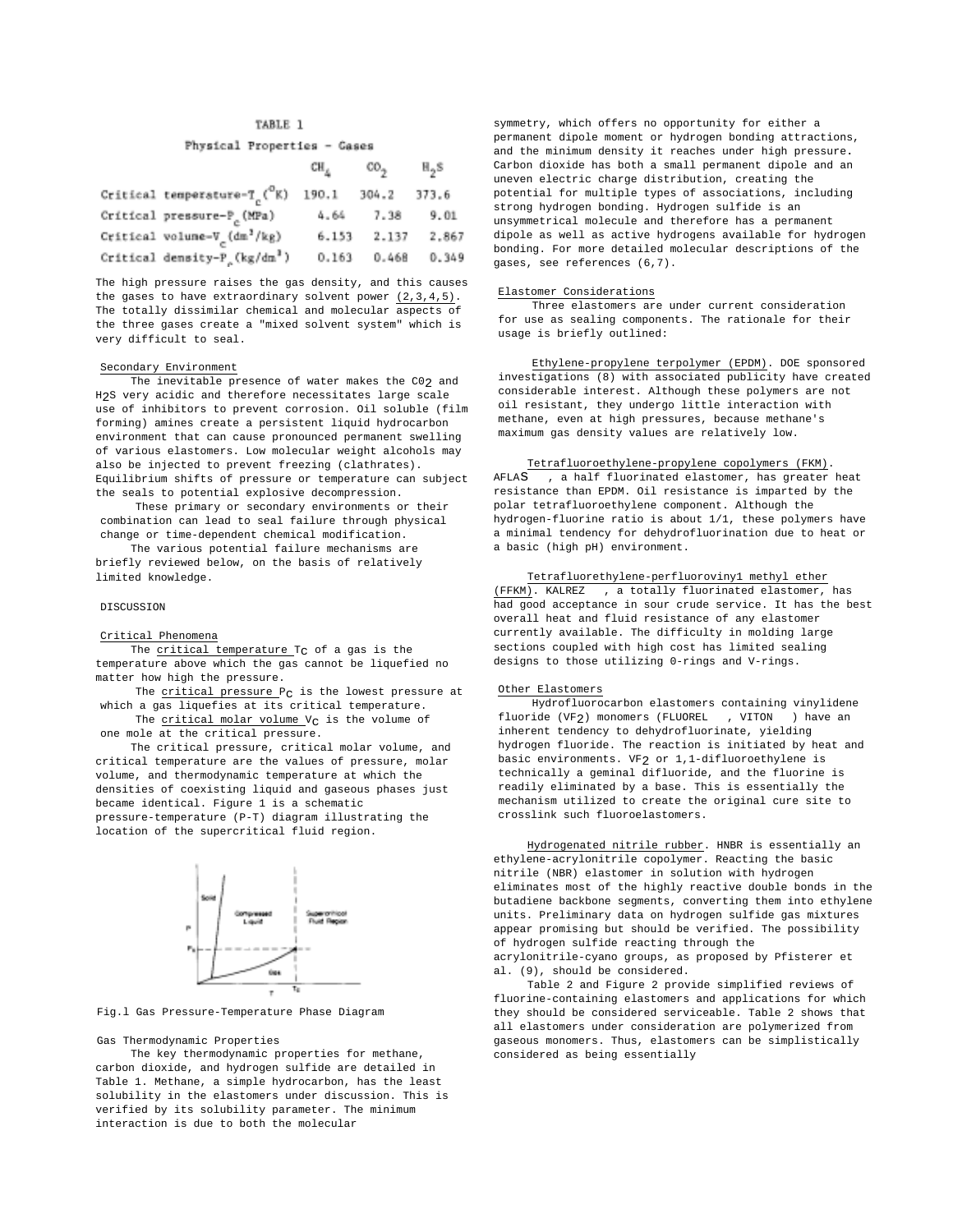supercondensed gases or liquids.

## TABLE 2

#### Elastomer Monomers

### Monomer Description

| Substituted | Alkene                                           |  |  |
|-------------|--------------------------------------------------|--|--|
| (non)       | ethylene-E                                       |  |  |
|             | propylene-P                                      |  |  |
|             |                                                  |  |  |
| (partial)   | vinylidene fluoride-VF2                          |  |  |
| (fully)     | tetrafluoroethylene-TFE                          |  |  |
|             | hexafluoropropylene-HFP                          |  |  |
|             | perfluoromethyl vinyl ether-PMVE                 |  |  |
| (1)         | Monomers are substituted if one or more hydrogen |  |  |
|             | axe xerlased with another alement                |  |  |

are replaced with another element.



Fig. 2 Elastomer Selection

#### Gas-Elastomer Interactions

Reid et al. (10) note that gas-liquid equilibrium calculations at high pressures are more difficult than those at low and moderate pressures because of

- 1. Lack of information on actual molar volume.
- 2. Complexity of the equations needed to calculate
	- the vapor-phase fugacity coefficient.
- 3. Supercritical components.
- 4. Little understood supercritical phenomena such as retrograde condensation.

Fortuitously, however, the supercritical gases have been incorporated into high pressure gas chromatography. The use of high pressure gas (200 MPa) as a solvent in macromolecular separations has developed an additional modest information base for gas-elastomer interactions (2,3,4,5), which has been drawn on for this paper. Solubility Parameters

The solubility parameter concept as summarized by Hansen and Beerbower (11) is basic to any discussion of elastomer-gas interactions. Hildebrand and Scott (12) designated the energy of vaporization per cubic centimeter as the cohesive energy density (ced) and its square root as the solubility parameter  $\delta$ , thus:

$$
\delta = \cdot (\frac{\Delta R_{\rm v} - R T}{V})^{\frac{1}{2}} = (\frac{\Delta E_{\rm w}}{V})^{\frac{1}{2}} = (\text{ced})^{\frac{1}{2}} \tag{1}
$$

where  $\Delta H_V$  and  $\Delta E_V$  are the heat and energy of vaporization respectively, and V is the molar volume.

Hildebrand wrote a book titled "Solubility of Non-Electrolytes" (12). He recognized that there are specific interactions between electrolytes (polar liquids) that are not as easily rationalized as those between non-electrolytes (non-polar liquids). Later work by Burrell (11) and refinements by Hansen (11) led to commonly accepted solubility parameter concept whereby  $\Delta E = \Delta E_d + \Delta E_p + \Delta E_h$ . Thus, the true energy of vaporization of a liquid  $\Delta$ E, is the sum of the dispersion forces (common to all matter),  $\Delta E_d$  , permanent dipole forces,  $\Delta$ Ep, and miscellaneous, including hydrogen bonding, forces, AEh. Molar volume, V, is a key number in the solubility parameter equation. Liquids are approximately 1000 times as dense as gases at standard temperature-pressure conditions (25°C, 0.1 MPa). Compression of a gas to 100 MPa (1000 bars) creates a high density fluid-like gas that has properties like those of a liquid but is highly mobile, like gas. Hirschfelder and Roseveare (13) developed an equation applicable to gases at high pressures based on the observation that, at high temperatures, the internal energy ( $\Delta E_V$ ) of a gas at a constant temperature is a linear function of its density, and that at sufficiently high temperatures the molecules behave like rigid, non-attractive spheres, which is not an illogical assumption on the basis of the Lennard-Jones molecular attraction-repulsion potential curves (Fig. 3).



- Fig.3 Lennard-Jones Potential
	- (van der Waals picture)
	- (a) repulsion curve
		- (b) attractive curve
	- (c) net resultant curve

Czubryt et al. (5) comment that high pressure gas solubility parameters are functions of only this density,  $\rho$ , and are approximated by the linear relationship

$$
\delta_{\rm gas} = \delta_{\rm liquid} [\rho/\rho_{\rm liquid}] \,. \eqno{(2)}
$$

Earlier work by Giddings et al. (3,4) suggests that by using reduced properties for density  $(\rho_r)$ (ratio of apparent density to critical density) the following equation roughly approximates solubility parameters of compressed gases at higher pressures:

$$
\delta = 1.25 \ P_{\rm c}^{\ \, ^1\!S}[\rho_{\gamma}/\rho_{\gamma} \text{ liquid}] \tag{3}
$$

Summary: Gas-Elastomer Solubility Parameters

The poor correlation between swelling effect and theoretical calculated solubility parameters of gases (Table 3) and elastomers (Table 4) indicates the need for a better data base.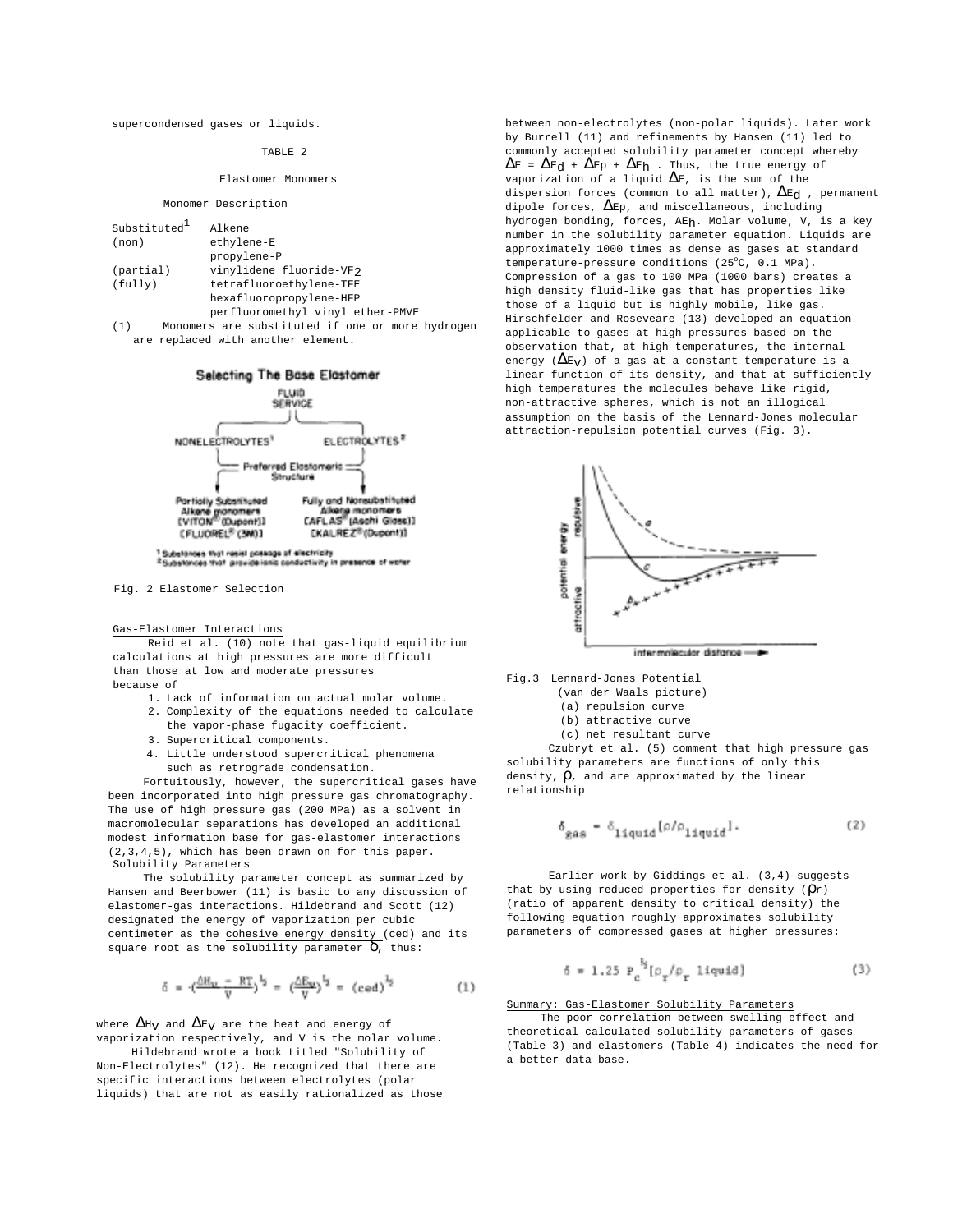| (kJ/mol)                             |                 |                                             |
|--------------------------------------|-----------------|---------------------------------------------|
|                                      |                 |                                             |
| CH <sub>4</sub>                      | CO <sub>2</sub> | $_{\rm H2S}$                                |
| 9.2                                  | 11.1            | 19.4                                        |
| $\Omega$                             | 7.2             | 8.2                                         |
| $\Omega$                             | 7.2             | 8.2                                         |
| Solubility parameter( $\delta$ ) 9.2 | 15.1            | 22.6                                        |
|                                      |                 | TABLE 3<br>(1)<br>Gas Solubility Parameters |

(1) Ref. 20

|                  | TABLE 4<br>(1)<br>Solubility Parameters <sup>(2)</sup><br>Elastomer<br>(kJ/mol) |         |         |         |         |      |
|------------------|---------------------------------------------------------------------------------|---------|---------|---------|---------|------|
|                  | EPDM                                                                            | $FKM-1$ | $FKM-2$ | $FKM-3$ | $FKM-4$ | FFKM |
| $\delta$ d       | 16.4                                                                            | 15.5    | 15.3    | 14.3    | 13.5    | 12.0 |
| $\delta_{\rm P}$ | 2.0                                                                             | 7.1     | 6.6     | 5.1     | 4.7     | 2.9  |
| $\delta$ h       | 0.6                                                                             | 10.0    | 9.2     | 7.      | 6.5     | 3.5  |
| δ                | 16.6                                                                            | 19.8    | 19.2    | 16.7    | 15.7    | 12.9 |
|                  |                                                                                 |         |         |         |         |      |

(1) Refer to Appendix for description (2) Ref. 20

Ender (1) has recently published extensive original data that should be thoroughly reviewed by competent thermodynamicists. His paper reports volume changes of AFLAS<sup>®</sup>, KALREZ<sup>®</sup> and EPDM in H<sub>2</sub>S, 20 MPa(2900 psi), 125°C of 67%, 25%, and 61% respectively. Similar data for  $CO_2$ , 20 MPa,  $100^{\circ}$ C is  $42\%$ ,  $37\%$ , and  $13\%$ respectively. His data indicate that the solubility parameter corrections for Hydrogen bonding  $\delta_{h}$  and dipole forces  $\delta_p$  are probably inappropriate. This is logical when considering physical properties of liquids and elastomers at elevated temperatures:

at 100°C, water is a gas, and elastomer lose 60% of their tensile strength. This would also provide additional verification of Hirschfelder's

statement (13) that molecules behave as rigid, nonattractive spheres at high temperatures. Reid et al (10) are recommended for more intensive background.

# Elastomer Compounding Variables

Non-elastomer components in the compounded elastomer, such as fillers, curatives, and processing aids, can also produce pronounced swelling effects. Fedors (14) has pointed out the substantial effects of fillers on water absorption. The unusually high swelling of AFLAS® compared with EPDM and KALREZ® in hydrogen sulfide and carbon dioxide noted by Ender (1) is probably due to the triazine curative with its strong hydrogen bonding carbonyl oxygens. This effect would be similar to the reaction between acetone and acetylene so successfully utilized in acetylene storage tanks.

## Supercritical Gas Effects

The technique of using high pressure supercritical gases to solvate molecules of high molecular weight (400,000 and higher) has potentially serious complications with elastomers. Giddings (3) noted the disappearance of fluorocarbon 0-rings "except a small residue" in supercritical ammonia at 20 MPa. These were probably made of an early type of amine cured elastomer whose crosslinks hydrolyzed in the basic environment. The polymer, of well below 400,000 mw, was apparently solvated by the system.

The residue noted by Giddings consisted of the normal carbon black fillers and metal oxides typically used for compounding.

#### Explosive Decompression

Elastomers in contact with any gas at sufficient pressure ultimately become supersaturated. The period of time and the pressure involved are of little consequence because the failure, which is due to fracture or blistering, occurs at relatively low pressures. In a supersaturated state, the gas coexists in the elastomer as a liquid. An equilibrium shift of pressure, temperature, or concentration causes bubble formation at a flaw site in the elastomer, neatly described by Gent (15). The ability of the elastomer to perform as a pressure vessel strong enough to contain the expanding liquid depends on the simple relationship 5G/2, where G is the shear modulus of the elastomer. Figure 4, from Gent (16), shows that a 95 durometer elastomer has a shear modulus of 10 MPa.



Fig.4 Shear Modulus (G) vs. Hardness -) Shore A scale (---) IRHD scale (Gent, Ref. 16)

Thus, the safe operating range of a 95 durometer seal in a high pressure gas environment is 25 MPa. Developing a multiphase network in the elastomer, as described by Hirasuna et al. (8), can more than double this value, but the formulations are relatively intractable and still have a shear modulus below the desired value of 40 MPa. A 40 MPa shear modulus in polymers is achieved only by crosslinking an elastomer to an "ebonite" stage of using plastic with 50% or more microcrystallinity, such as PTFE. In Ender's paper (1), various degrees of elastomer damage due to the explosive decompression phenomenon are noted in relation to the discussion on permeation of elastomers. Low solubility gases such as methane would tend literally to "explode" within the seal on decompression. Gases with higher solubility might first tend to undergo retrograde condensation, then migrate as a liquid through the elastomer phase, and literally "boil off" the surface as a gas, causing little damage. Retrograde condensation, a not too well-known thermodynamic phenomenon, was a problem commonly encountered by people doing high pressure gas chromatography (2,3,4,5) until they modified their equipment.

## Permeation of Elastomers

 $\mathbf{L}$ 

The passage of a gas through an elastomer has been reviewed by several researchers, Van Amerongen